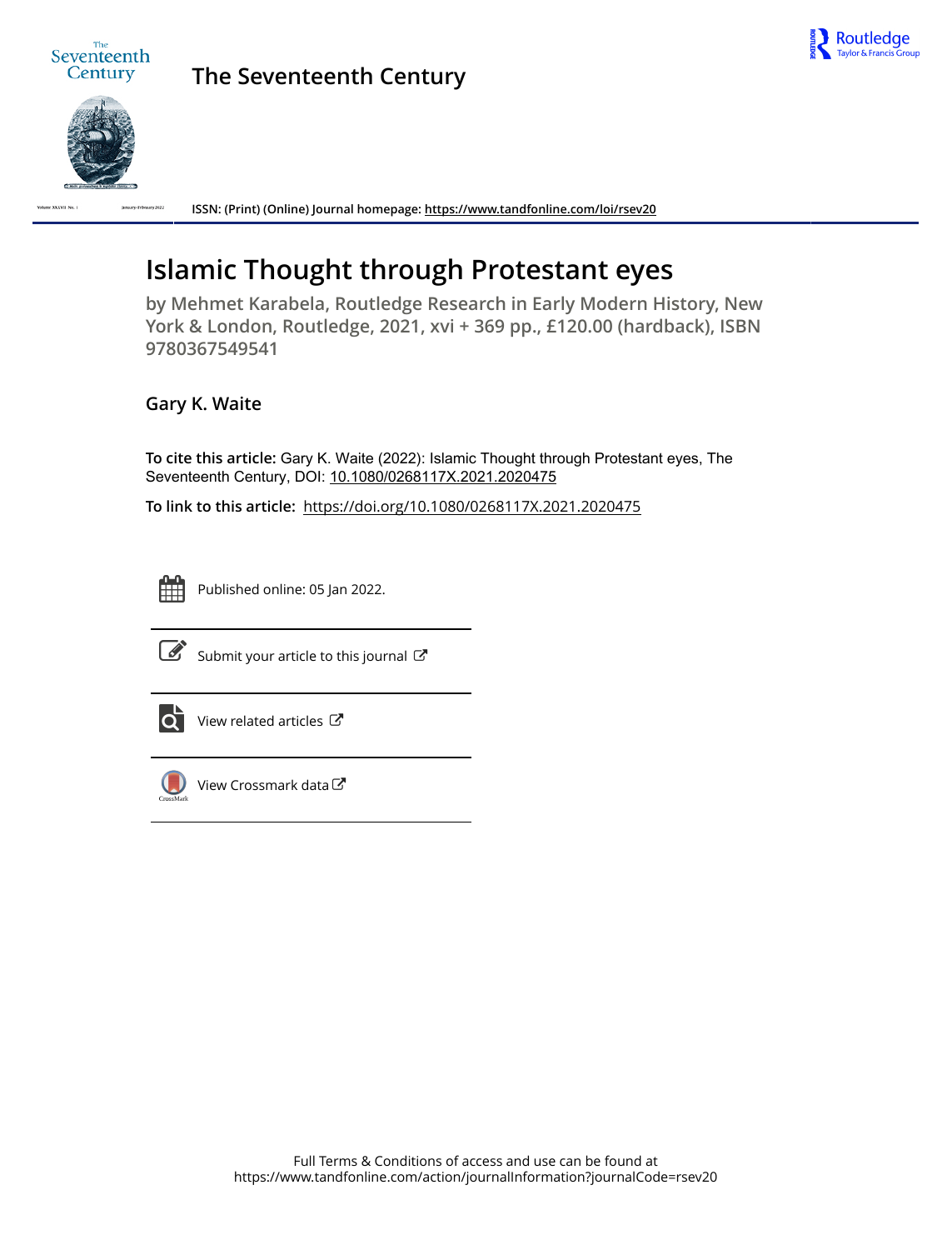

## BOOK REVIEW

**Islamic Thought through Protestant eyes**, by Mehmet Karabela, Routledge Research in Early Modern History, New York & London, Routledge, 2021, xvi + 369 pp., £120.00 (hardback), ISBN 9780367549541

Mehmet Karabela's translation and analysis of seventeen printed Latin dissertations and disputations defended and presented at German universities through the seventeenth and eighteenth centuries provides a fascinating window into scholarly Protestant attitudes toward Islam. Reflecting on the changing fortunes of the Ottoman Empire on their eastern borderlands, Lutheran academics engaged in a multi-pronged conflict externally against Catholic and Calvinist opponents and internally between orthodox and Pietist Lutheran factions. Far from the dry and dusty tomes one might expect, these sources are part polemic, part theological and philosophical reflection, and part historical analysis revealing how German and Scandinavian professors were rethinking their place in the wider world. In these, old prejudices interacted with more flexible attitudes toward confessional identity promoted by Pietists and Enlightenment philosophers, and Karabela suggests that most viewed Islam as "a relatively tolerant religion compared to Catholicism". Some writers used Islam to warn against the dangers of theological compromise with either Catholicism or the Reformed. In the process, however, even they treated Islam with greater seriousness, suggesting that it contained "legitimate moral and theological principles of its own" (9). Karabela's major point is that we cannot comprehend the developments within post-Reformation Protestantism without placing it in a global context, showing how interaction with Islam reshaped attitudes and beliefs.

This book is clearly a labour of love, involving a time consuming and complex task of finding, selecting, and translating. Karabela's translations are clear, idiomatic, and easy to follow, not something often said about early-modern scholarly sources. He succinctly introduces each dissertation – all of them surprisingly brief – and their author's career, and all of this is superbly set up by Karabela's thorough general Introduction in which he argues that encounters with Muslims and Jews in part "provided the context for redefining the nature of religion" on the part of Protestant intellectuals (3). And while other Protestants and nonconformists elsewhere were re-evaluating Islam, Karabela argues that Lutheran scholars evinced the greatest interest in Muslim culture thanks to ongoing Turkish incursions to the East, while they also "seized on Islam as a weapon against Catholicism" in the wake of the Thirty Years' War (4).

These learned Latin dissertations were defended or delivered to academic audiences at Germany's major Protestant universities, such as Wittenberg, Leipzig, Helmstedt, and Danzig, and Karabela has selected and organized examples illustrative of Lutheran preoccupations in three major categories: Islamic theology, philosophy, and sects. All writers continued the Christian polemic of describing Muhammad as an impostor and Islam as a patchwork religion woven together from pagan, Hebrew, and Christian traditions, while Islam's rejection of the trinity brought up comparisons with Judaism. What is new is how these scholars portrayed Islam and Catholicism in ways that revealed the Lutheran faith to be the rational one; for example, Johann Michael Lange (d. 1731) argued for the superior rationality of Protestantism by critiquing the illogical Catholic practice of burning the Qur'an, a sign of Catholic insecurity. Similarly, most Lutheran writers portrayed Islam as